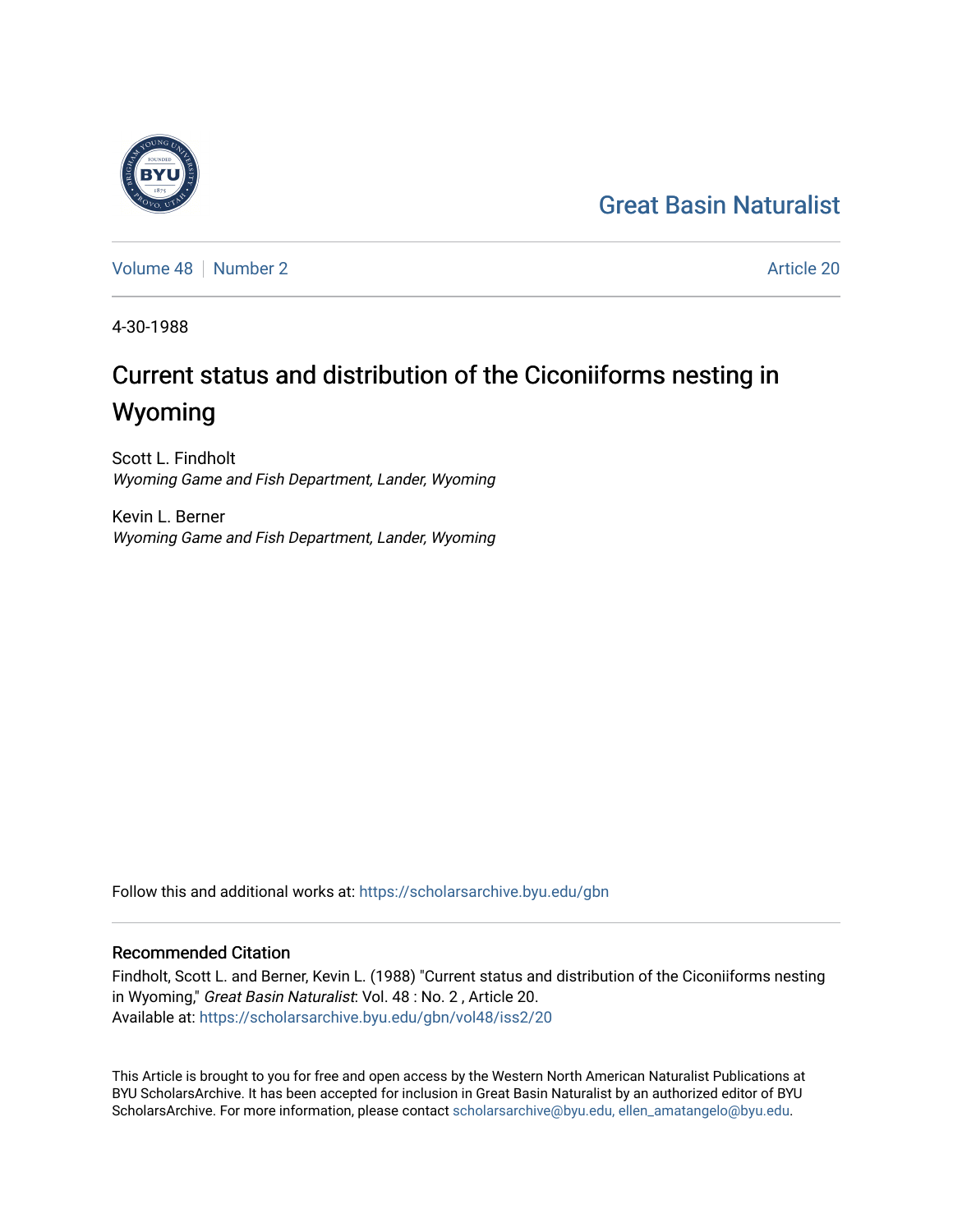### CURRENT STATUS AND DISTRIBUTION OF THE CICONIIFORMS NESTING IN WYOMING

Scott L. Findholt<sup>1,2</sup> and Kevin L. Berner<sup>13</sup>

ABSTRACT —Five species of Ciconiiforms breed in Wyoming: the American Bittern (Botaurus lentiginosus), Great Blue Heron (Ardea herodias), Snowy Egret (Egretta thula), Black-crowned Night-Heron (Nycticorax nycticorax), and White-faced Ibis (Plegadis chihi). Field surveys conducted from 1984 through 1986 indicate that at least 151 Great Blue Heron colony sites exist in Wyoming, making it the most abundant and widespread Ciconiiform in the state. Only small breeding populations have been discovered for the remaining species. Except for the Snowy Egret, where numbers of active nests have remained relatively stable, population trends are unknown lor the other species. We believe most colonies have been found in Wyoming, but additional inventories may result in the discovery of other nesting areas, especially for the Great Blue Heron.

From 1981 through 1983 the first comprehensive statewide survey for breeding loca tions of Ciconiiforms in Wyoming was con ducted by Findholt (1984), mostly by a review of historical and recent published and unpublished reports; through correspondence with professional biologists, amateur bird-watchers, and others considered knowledgeable of colony sites; and through a request in a newspaper article for information on Great Blue Heron {Ardea herodias) colonies. This survey was based on limited field inventories. Since 1983, however, intensive field surveys have been made for breeding sites of colonially nesting waterbirds. Our purpose is to provide information on the distribution and population status of the Ciconiiforms known to nest in Wyoming.

#### **METHODS**

Surveys were conducted in Wyoming from 1984 through 1986 to locate new breeding sites of colonially nesting waterbirds, including the Ciconiiforms. From 4 April to 31 May 1984 and from 28 March to 5 June 1986, 15 aerial searches in fixed-wing aircraft totaling 67. <sup>1</sup> hrs offlight time were made to locate new nesting areas. Reservoirs, lakes, marshes, and other potential breeding locations not observed during aerial survevs were checked

from the ground with binoculars or a 20-45X spotting scope.

In most colonies active nests were counted when birds were in late incubation or early hatching stages. The majority of colonies were censused by making ground counts of nests during <sup>a</sup> single visit to each colony. Where ground counts were not feasible, we esti mated the number of nests (ground estimates) or used counts of nests made dining aerial surveys.

In some Great Blue Heron colonies we marked the position of all nests on a rough map to determine how many nests were active. Also, estimates of active nests in a few very large Great Blue Heron colonies were made by noting the status (active or inactive) of at least  $75\%$  of the nests there. From these sampling results, estimates of the total nesting population were extrapolated by entering the colonx and counting all nests present.

As discussed by Buckley and Buckley (1979), a waterbird colony is difficult to define. For this study we defined a colony as an assemblage of nesting birds (Kushlan 1986). In addition, Great Blue Heron nests were not considered as separate colonies unless the\' were at least 200 m from the main breeding group. Nests were classified as active if birds were sitting or standing on nest platforms, if incubation was observed, or if eggs or young were present (McCrimmon 1982).

Wyoming Game and Fish Department. 260 Buena Vista Drive. Lander. Wyoming  $82520$ 

<sup>&</sup>lt;sup>2</sup>Present address; Wyoming Cooperative Fishery and Wildlife Research Unit, University of Wyommg, Laranue, Wyoming 52071.

<sup>&</sup>lt;sup>3</sup>Present address. Animal Science Department, S. U.N.Y.—College of Agriculture and Technology. Cobleskill, New York 12043.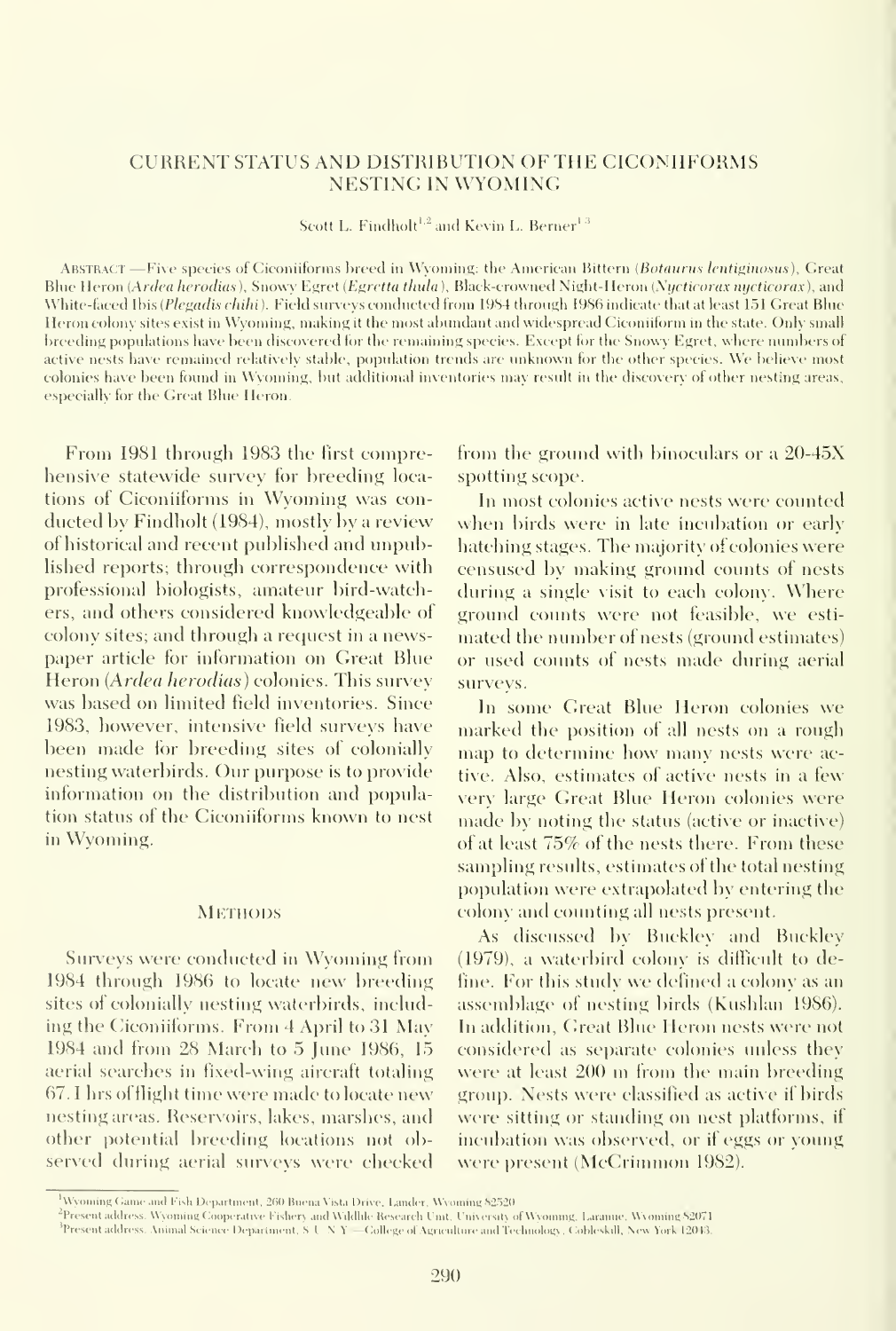| Colony name              |                                       | Number of active nests |              |                  |           |
|--------------------------|---------------------------------------|------------------------|--------------|------------------|-----------|
|                          | Location                              | 1984                   | 1985         | 1986             | Habitat   |
| <b>Albany County</b>     |                                       |                        |              |                  |           |
| Bamforth Lake            | $41^{\circ}24'$ N, $105^{\circ}44'$ W |                        |              |                  | Lake      |
| (Bamforth Island)        |                                       | $\Omega$               | $\theta$     | 16               |           |
| (Peninsula Island)       |                                       |                        | $\Omega$     | $\theta$         |           |
| Carroll Lake             | $41^{\circ}25'$ N, $105^{\circ}44'$ W | NC <sup>b</sup>        | 15           | $\theta$         | Lake      |
| <b>Fremont County</b>    |                                       |                        |              |                  |           |
| Sand Mesa WHMU           | 43°19'N, 108°20'W                     |                        | $\theta$     | $\left( \right)$ | Reservoir |
| Natrona County           |                                       |                        |              |                  |           |
| Soda Lake                |                                       |                        |              |                  | Reservoir |
| (East Island)            | 42°54'N, 106°18'W                     | $\left( \right)$       | $\mathbf{2}$ | $\theta$         |           |
| (West Island)            | 42°54'N, 106°19'W                     | $\overline{2}$         | 3            | $\theta$         |           |
| (Man-made Island)        | 42°54'N, 106°18'W                     |                        |              | 3                |           |
| <b>Sweetwater County</b> |                                       |                        |              |                  |           |
| Old Eden Reservoir       | 42°13'N, 109°23'W                     | NC.                    | $\theta$     | $1-2^{\circ}$    | Reservoir |

TABLE 1. Location, number of nests, and habitat of Snowy Egret colonies in Wyoming, 1984-1986.<sup>2</sup>

<sup>a</sup>All colonies were censused by making total ground counts of nests except as otherwise noted.

b<sub>NC</sub> not censused.

<sup>c</sup>Nests not actually located but suspected of being present

#### **RESULTS AND DISCUSSION**

#### **American Bittern**

Other than the apparently large breeding population of American Bitterns (Botaurus *lentiginosus*) in marshes adjacent to the Bear River in Lincoln and Uinta counties, this species has been documented as nesting at few locations in Wyoming (Findholt 1984). Since 1983 one additional breeding area has been found. On 19 June 1986 we located one nest containing four eggs at Caldwell Lake, about 23 km southwest of Laramie, Albany County. Because accurate counts of American Bitterns nesting in Wyoming have not been made, population trends are unknown. Most available habitat for American Bitterns has been surveyed; therefore, probably few new nesting areas will be located.

### **Great Blue Heron**

The Great Blue Heron (Ardea herodias) was the most widespread and abundant Ciconiiform in Wyoming (Appendix). During 1984 and 1986 we documented 151 heronries, which is a 148% increase in known heronries since 1983 when Findholt (1984) reported 61 colony sites. Assuming that heronries censused in 1984 contained the same number of active nests in 1986, at least 1,929 nesting pairs of Great Blue Herons occur in Wyoming. Although widespread in the state, most colonies occurred in the Bighorn,

Green, North Platte, Powder, and Wind river drainages. Twenty-five (17%) heronries occur in the North Platte River drainage, which is the greatest concentration of colonies in the state. Of 147 (97%) known heronries censused in 1984 or 1986, the mean number of active nests was  $13.1 \pm 1.9$  (SE, extreme values  $(0-150)$ . Excluding 34  $(23%)$  heronries that were inactive, the mean number of active nests for 113 heronries was  $17.1 \pm 2.4$  (SE, extreme values  $1-150$ ). Of these,  $3(3\%)$  contained 89 or more occupied nests,  $23$  (20%) contained from 22 to 70 occupied nests, and the remaining  $87(77%)$  contained 20 or fewer occupied nests.

Of 34 heronries inactive during recent surveys, at least 4 were probably abandoned due to human disturbance, namely: Glendo Reservoir, Converse County, (human recreational activity); Boulder, Sublette County, and Crazy Woman Creek, Johnson County, (trailer houses placed too close to colonies); Afton, Lincoln County, 15 adults were shot, but nesting resumed in 1985). We are uncertain why the remaining 30 colonies were inactive in 1984 or 1986.

Population trends cannot be assessed because most heronries have been censused only once. Although the majority of Great Blue Heron colonies in Wyoming have undoubtedly been located, a few additional colonies may be discovered through future surveys.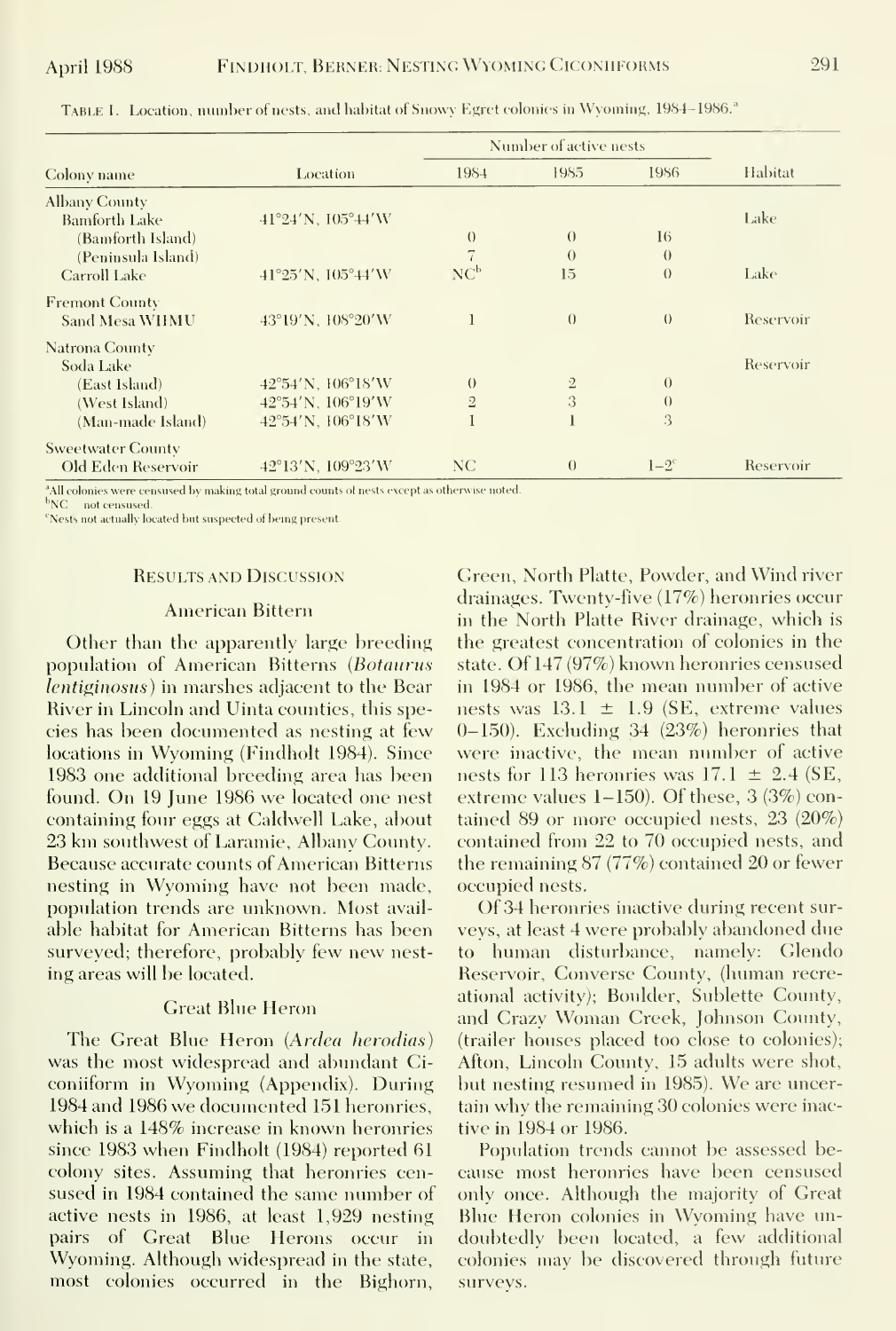|                          |                                       | Number of active nests |                   |                 |           |
|--------------------------|---------------------------------------|------------------------|-------------------|-----------------|-----------|
| Colony name              | Location                              | 1984                   | 1985              | 1986            | Habitat   |
| Albany County            |                                       |                        |                   |                 |           |
| <b>Bamforth Lake</b>     | $41^{\circ}24'$ N, $105^{\circ}44'$ W |                        |                   |                 | Lake      |
| (Bamforth Island)        |                                       |                        | $\theta$          | 23              |           |
| Caldwell Lake            | $41^{\circ}09'$ N, $105^{\circ}48'$ W | NC <sup>b</sup>        | NC.               | 48              | Lake      |
| Carroll Lake             | $41^{\circ}25'$ N, $105^{\circ}44'$ W | NC                     | 125               | 41              | Lake      |
| Hutton Lake NWR          | $41^{\circ}11'$ N, $105^{\circ}44'$ W | $\theta$               | $\left( \right)$  | $\theta$        | Marsh     |
| Kay Ranch                | $41^{\circ}15'$ N, $105^{\circ}42'$ W | 16                     | 19                | $\overline{4}$  | Marsh     |
| Pilger Lake              | 41°23'N, 105°50'W                     | NC.                    | NC.               | 9               | Lake      |
| Webb Lake                | $41^{\circ}21'$ N, $105^{\circ}59'$ W | <b>NC</b>              | NC.               | 2S              | Lake      |
| <b>Carbon County</b>     |                                       |                        |                   |                 |           |
| <b>Rouse Reservoir</b>   | 41°13'N, 106°39'W                     | <b>NC</b>              | NC                | $5 - 7^{\circ}$ | Reservoir |
| Lincoln County           |                                       |                        |                   |                 |           |
| Bear River               | 42°01'N, 110°58'W                     | $\theta$               | $\theta$          | $\overline{2}$  | Marsh     |
| Natrona County           |                                       |                        |                   |                 |           |
| Soda Lake                |                                       |                        |                   |                 | Reservoir |
| (East Island)            | 42°54'N, 106°18'W                     |                        |                   | $\overline{2}$  |           |
| (West Island)            | 42°54'N, 106°19'W                     | 3                      | $\sqrt{2}$        | $\mathbf{l}$    |           |
| (Man-made Island)        | 42°54'N, 106°18'W                     | $\theta$               | $\theta$          | $\overline{5}$  |           |
| <b>Sweetwater County</b> |                                       |                        |                   |                 |           |
| Old Eden Rerservoir      | 42°13'N, 109°23'W                     | NC                     | $40 - 50^{\circ}$ | 54              | Reservoir |

TABLE 2. Location, number of nests, and habitat of Black-crowned Night-Heron colonies in Wyoming, 1984–1986.<sup>3</sup>

<sup>4</sup>All colonies were censused by making total ground counts of nests except as otherwise noted

 ${}^{\rm b}{\rm NC}$  – not censused

'Estimate (ground) of active nests present

#### **Snowy Egret**

Seven active Snowy Egret (Egretta thula) colonies were present at four locations in Wyoming during the 1984–1986 period (Table 1). However, not all colonies were active each year. The Carroll Lake colony was the only new nesting area discovered during our recent surveys. Based on the 1986 censuses, we estimated that the number of active nests in the state was 19. Although nests were not discovered at Old Eden Reservoir, one or two pairs were suspected of breeding there. Snowy Egrets have not been found nesting at Sand Mesa Wildlife Habitat Management Unit (WHMU) since 1984, when the colony was destroyed by humans. Small numbers of Snowy Egrets continued to nest at Soda Lake. Man-made Island was not used for nesting until 1984 because it was developed after the 1983 breeding season. In 1986 all Snowy Egrets nested on Man-made Island probably because nesting habitat had deteriorated on East and West islands. In 1985, 15 active nests existed at Carroll Lake, but none were present in 1986 probably because of low water levels. However, in 1986, 16 active nests were present at Bamforth Lake, only 2 km away. It appears that this species breeds at either

Bamforth Lake or Carroll Lake, depending on existing nesting conditions.

In 1983 Snowy Egrets in Wyoming nested at three locations consisting of three colonies and 22 active nests (Findholt 1984). Since 1983, except for a possible decline in active nests in 1984, the Snowy Egret breeding population has remained relatively stable. Although it is possible that very small colonies or solitary nesting pairs may have been overlooked during recent surveys, it seems unlikely that any large colonies were missed.

#### **Black-crowned Night-Heron**

Twelve colonies of the Black-crowned Night-Heron (Nycticorax nycticorax) existed in Wyoming at 10 locations in 1986 (Table 2). Based on the 1986 censuses, we have calculated that approximately 222-224 active nests were present. This compares to 20 active nests in five colonies at four locations in 1983 (Findholt 1984). The increase in the breeding population was primarily a consequence of locating seven additional nesting areas during recent surveys. Although one new colony each was discovered in the Bear, Green, and North Platte river drainages, most were found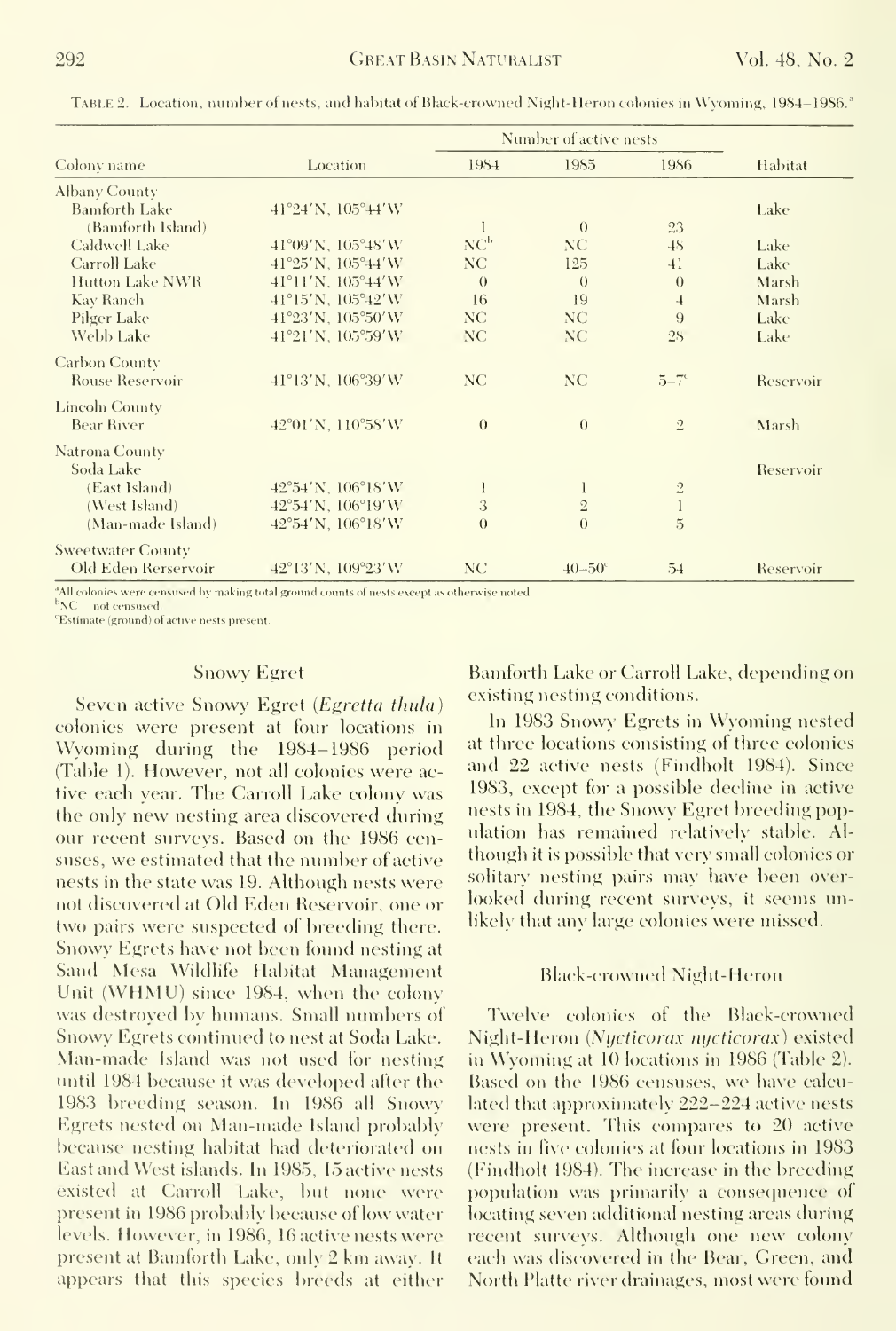| Location          | 1984                                                                            | 1985     | 1986                                                                                                                                                                                                                                                                                                                                                                                                                                                                                         | <b>Habitat</b>                                      |
|-------------------|---------------------------------------------------------------------------------|----------|----------------------------------------------------------------------------------------------------------------------------------------------------------------------------------------------------------------------------------------------------------------------------------------------------------------------------------------------------------------------------------------------------------------------------------------------------------------------------------------------|-----------------------------------------------------|
| 41°09'N, 105°48'W | NC <sup>b</sup>                                                                 | NC.      | 19                                                                                                                                                                                                                                                                                                                                                                                                                                                                                           | Lake                                                |
|                   | $\theta$                                                                        |          |                                                                                                                                                                                                                                                                                                                                                                                                                                                                                              | Marsh                                               |
|                   |                                                                                 |          |                                                                                                                                                                                                                                                                                                                                                                                                                                                                                              |                                                     |
|                   | $\overline{0}$                                                                  | $\Omega$ |                                                                                                                                                                                                                                                                                                                                                                                                                                                                                              | Marsh                                               |
| 42°01'N, 110°58'W | $\theta$                                                                        | $\Omega$ | 32                                                                                                                                                                                                                                                                                                                                                                                                                                                                                           | <b>Marsh</b>                                        |
|                   |                                                                                 |          |                                                                                                                                                                                                                                                                                                                                                                                                                                                                                              |                                                     |
|                   |                                                                                 |          |                                                                                                                                                                                                                                                                                                                                                                                                                                                                                              | Reservoir                                           |
|                   | $41^{\circ}11'$ N, $105^{\circ}44'$ W<br>42°01'N, 110°58'W<br>42°13'N, 109°23'W | NC       | $\theta$<br>$\left( \right)$<br>$\mathbf{A} \cdot \mathbf{B} = \mathbf{A} \cdot \mathbf{A} + \mathbf{A} \cdot \mathbf{A} + \mathbf{A} \cdot \mathbf{A} + \mathbf{A} \cdot \mathbf{A} + \mathbf{A} \cdot \mathbf{A} + \mathbf{A} \cdot \mathbf{A} + \mathbf{A} \cdot \mathbf{A} + \mathbf{A} \cdot \mathbf{A} + \mathbf{A} \cdot \mathbf{A} + \mathbf{A} \cdot \mathbf{A} + \mathbf{A} \cdot \mathbf{A} + \mathbf{A} \cdot \mathbf{A} + \mathbf{A} \cdot \mathbf{A} + \mathbf{A} \cdot \math$ | Number of active nests<br>$\theta$<br>$14(15-20)^c$ |

TABLE 3. Location, number of nests, and habitat of White-faced Ibis colonies in Wyoming, 1984-1986.<sup>a</sup>

<sup>\*</sup>All colonies were censused by making total ground counts of nests except as otherwise noted

 $bNC$  not censused.

<sup>e</sup>Estimate (ground) of active nests present.

in the Laramie River drainage near Laramie, Albany County.

Night-herons failed to breed at Hutton Lake National Wildlife Refuge (NWR) during the 1984–1986 period, most likely because of poor nesting conditions resulting from excessively high or low water levels. In 1986 low water levels appeared to contribute to a decline in active nests at both Carroll Lake and the Kay Ranch. Compared to previous years, Bamforth Lake supported an unusually large nesting population in 1986. It appears that Bamforth Lake is an alternate nesting site utilized by night-herons when nesting conditions are unsuitable at nearby Carroll Lake. Four to eight pairs nested at Soda Lake from 1984 through 1986. Night-herons initiated nesting on Man-made Island in 1986, two years after the island was developed. Most night-herons at Soda Lake will probably nest on Man-made Island in the future as nesting substrate disappears on East and West islands. Rouse Reservoir probably will not be used by night-herons in the future because the reservoir drained in 1986 after the dam collapsed.

Population trends of Black-crowned Night-Herons are difficult to assess because of the large number of new colonies discovered since 1984. Although most potential nightheron nesting habitat has been surveyed in Wyoming, small breeding populations may have been overlooked.

### White-faced Ibis

In 1986 White-faced Ibis (Plegadis chihi) nested in Wyoming at three locations consisting of four different colonies (Table 3). This was the first year since 1982 that ibis have been documented as breeding in the state. In 1982 two White-faced Ibis nests existed at Hutton Lake NWR, and 40 nests were in the marshes adjacent to the Bear River, south of Cokeville, Lincoln County (Findholt 1984). During our recent surveys White-faced Ibis were not discovered nesting at Hutton Lake NWR. However, two colonies were located in marshes associated with the Bear River in the vicinity of the site where they nested in 1982. This species may not have nested along the Bear River in 1984 and 1985 and at Hutton Lake NWR during the 1984–1986 period because of poor nesting conditions brought on by excessively high or low water levels. In 1986 previously unknown colonies were found at Caldwell Lake and Old Eden Reservoir. Old Eden Reservoir did not contain nesting ibis in 1985. It is unknown whether colonies were present here before 1985 or at Caldwell Lake before 1986 because these areas were not surveyed.

Population trends are unknown for Whitefaced Ibis in Wyoming because of the new colonies located in 1986. It seems doubtful that any White-faced Ibis colonies were overlooked during our recent surveys.

#### **CONCLUSIONS**

Much interest and concern exist with the conservation and management of the Ciconiiforms in the United States and elsewhere. These species occupy high trophic levels on aquatic food chains and are probably sensitive to disturbance of aquatic ecosystems, especially loss of wetland habitat and contamination by chemical pollutants. In addition, because most of these species nest in colonies,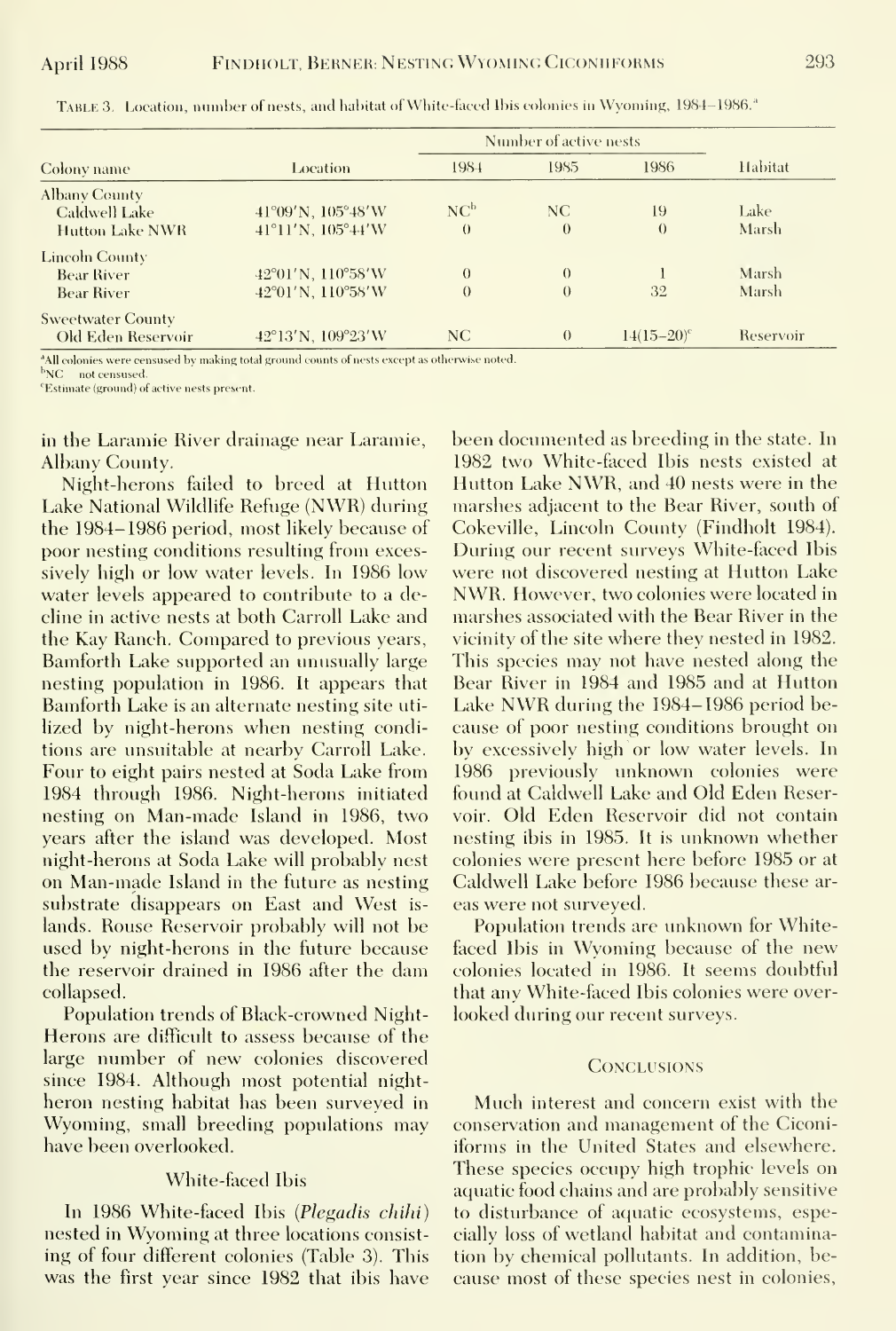they are vulnerable to human intervention. We hope that natural resource management agencies will develop long-term monitoring programs to determine population trends and implement appropriate management strate gies to ensure that current breeding populations of the Ciconiiforms are maintained in Wyoming.

#### **ACKNOWLEDGMENTS**

We thank Nancy Findholt for helpful comments. This studv was funded bv the Wyoming Game and Fish Department, Nongame Program.

## LITERATURE CITED

- BUCKLEY, P A AND F G BUCKLEY 1979. What constitutes a waterhird colony? Reflections from the northeastern U.S. Colonial Waterbirds 3: 1-15.
- FINDHOLT, S. L. 1984. Status and distribution of herons, egrets, ibises, and related species in Wyoming. Colonial Waterbirds 7: 55-62.
- KUSHLAN. J. A. 1986. Commentary. Colonies, sites, and surveys: the terminology of colonial waterhird studies. Colonial Waterbirds 9; 119-120.
- McCRIMMON, D. A., JR 1982. Populations of the Great Blue Heron (Ardea herodias) in New York State from 1964 to 1981. Colonial Waterbirds 5; 87-95.

APPENDIX Location, number of nests, and habitat of Great Blue Heron colonies in Wyoming, 1984–1986.<sup>a</sup>

|                                 |                                        |                   | Number of nests    |                       |                   |
|---------------------------------|----------------------------------------|-------------------|--------------------|-----------------------|-------------------|
| Colony name                     | Location                               |                   | Active Inactive    | Date censused Habitat |                   |
| <b>Albany County</b>            |                                        |                   |                    |                       |                   |
| Lake Hattie                     | $41^{\circ}14'$ N, $105^{\circ}58'$ W  | $S^{\rm b}$       | $\theta$           | 5 June 1986           | Reservoir         |
| Laramie River (east)            | 41°09'N, 105°51'W                      | $20 - 25^{\rm b}$ |                    | 22 April 1986         | Riparian woodland |
| Laramie River (west)            | $41^{\circ}10'$ N, $105^{\circ}49'$ W  | $8 - 12^{\rm b}$  |                    | 22 April 1986         | Riparian woodland |
| Pioneer Canal (north)           | 41°14'N, 105°51'W                      | 11                | $\cdot \mathbf{1}$ | 23 May 1984           | Riparian woodland |
| Pioneer Canal (south)           | 41°13'N, 105°51'W                      | 9                 | $\mathbf{I}$       | 23 May 1984           | Riparian woodland |
| <b>Twin Buttes Lake</b>         | $41^{\circ}14'$ N, $105^{\circ}51'$ W  | $\overline{5}$    | $\mathbf{I}$       | 3 May 1984            | Reservoir         |
| <b>Big Horn County</b>          |                                        |                   |                    |                       |                   |
| <b>Big Horn Lake</b>            | 44°52'N, 108°13'W                      | $\overline{I}$    | $\left( \right)$   | 5 July 1984           | Riparian woodland |
| <b>Big Horn River (north)</b>   | 44°47'N, 108°10'W                      | $\theta$          | 70                 | 30 April 1984         | Riparian woodland |
| Byron                           | 44°48'N, 108°27'W                      | 70                | 11                 | 13 April 1984         | Riparian woodland |
| Manderson (north)               | 44°19'N, 108°01'W                      | $\overline{5}$    | $\theta$           | 30 April 1984         | Riparian woodland |
| Manderson (south)               | 44°18'N, 108°00'W                      | $\theta$          | $\overline{5}$     | 12 April 1984         | Riparian woodland |
| Nowood Creek (north)            | 44°11'N, 107°42'W                      | 14                | $\overline{4}$     | 12 April 1984         | Riparian woodland |
| Nowood Creek (south)            | $44^{\circ}11'$ N, $107^{\circ}42'$ W  | $\cup$            | $\overline{11}$    | 12 April 1984         | Riparian woodland |
| Nowood Creek                    | $44^{\circ}11'$ N, $107^{\circ}42'$ W  | $\theta$          | $6\overline{6}$    | 12 April 1984         | Riparian woodland |
| Shell Creek (lower)             | 44°32'N, 107°57'W                      | 1 <sup>b</sup>    | $\theta$           | 28 March 1986         | Riparian woodland |
| Shell Creek (upper)             | 44°33'N, 107°51'W                      | 3 <sup>b</sup>    | $\theta$           | 28 March 1986         | Riparian woodland |
| Wardel Reservoir                | 44°21'N, 108°19'W                      | $\overline{4}$    | S                  | 30 April 1984         | Reservoir         |
| Yellowtail W11MU                | $44^{\circ}52'$ N, $108^{\circ}16'$ W  | S                 | 35                 | 30 April 1984         | Riparian woodland |
| <b>Campbell County</b>          |                                        |                   |                    |                       |                   |
| <b>Avery Ranch</b>              | 44°48'N, 105°23'W                      | 6                 | $\theta$           | 15 April 1986         | Riparian woodland |
| <b>Bow and Arrow Ranch</b>      | 44°58'N, 105°56'W                      | ()                | $\overline{9}$     | 24 April 1984         | Riparian woodland |
| Little Powder River (reservoir) | 44°27'N, 105°29'W                      | 5 <sup>b</sup>    | $\theta$           | 8 April 1986          | Reservoir         |
| Little Powder River (south)     | 44°51'N, 105°21'W                      | ()                | 3                  | 16 April 1986         | Riparian woodland |
| Piney                           | 44°05'N, 105°14'W                      | $\mathbf{I}$      | $\mathbf{1}$       | 17 April 1984         | Riparian woodland |
| <b>Trail Creek</b>              | 44°58'N, 105°20'W                      | 5                 | 3                  | 16 April 1986         | Riparian woodland |
| Weston (north)                  | 44°45'N, 105°22'W                      | $\theta$          | 3                  | 15 April 1986         | Riparian woodland |
| Weston                          | 44°38'N, 105°18'W                      | $\mathfrak{t}$    | S                  | 16 April 1986         | Riparian woodland |
| Carbon County                   |                                        |                   |                    |                       |                   |
| Beaver Creek (north)            | $-41^{\circ}11'$ N, $106^{\circ}37'$ W | I                 | 3                  | 2 May 1984            | Riparian woodland |
| Beaver Creek (south)            | 41°11'N, 106°37'W                      | $\left( \right)$  | 3                  | 2 May 1984            | Riparian woodland |
| <b>Bennett Peak</b>             | $41^{\circ}16'$ N, $106^{\circ}40'$ W  | $\overline{2}$    | $\cdot 1$          | 23 May 1984           | Riparian woodland |
| Little Snake River              | $41^{\circ}01'$ N, $107^{\circ}25'$ W  | 6                 | $\theta$           | 31 May 1984           | Riparian woodland |
| Mill Iron Ranches               | 41°25′N, 106°46′W                      | 68                | 26                 | 2 May 1984            | Riparian woodland |
| Pathfinder Reservoir            | 42°23'N, 106°56'W                      | 38                | $\overline{5}$     | 15 June 1984          | Reservoir         |
| Rattlesnake Butte               | 41°48'N, 107°00'W                      | ()                | 12                 | 24 May 1984           | Riparian woodland |
| <b>Rouse Reservoir</b>          | 41°13'N, 106°39'W                      | 30                | $\bf S$            | 11 June 1986          | Reservoir         |
| <b>Savery Creek</b>             | $41^{\circ}04'$ N, $107^{\circ}24'$ W  | $\overline{5}$    | $\Omega$           | 31 May 1984           | Riparian woodland |
| Sheep Mountain                  | 41°30'N, 106°50'W                      | $\theta$          | 20                 | 24 May 1984           | Riparian woodland |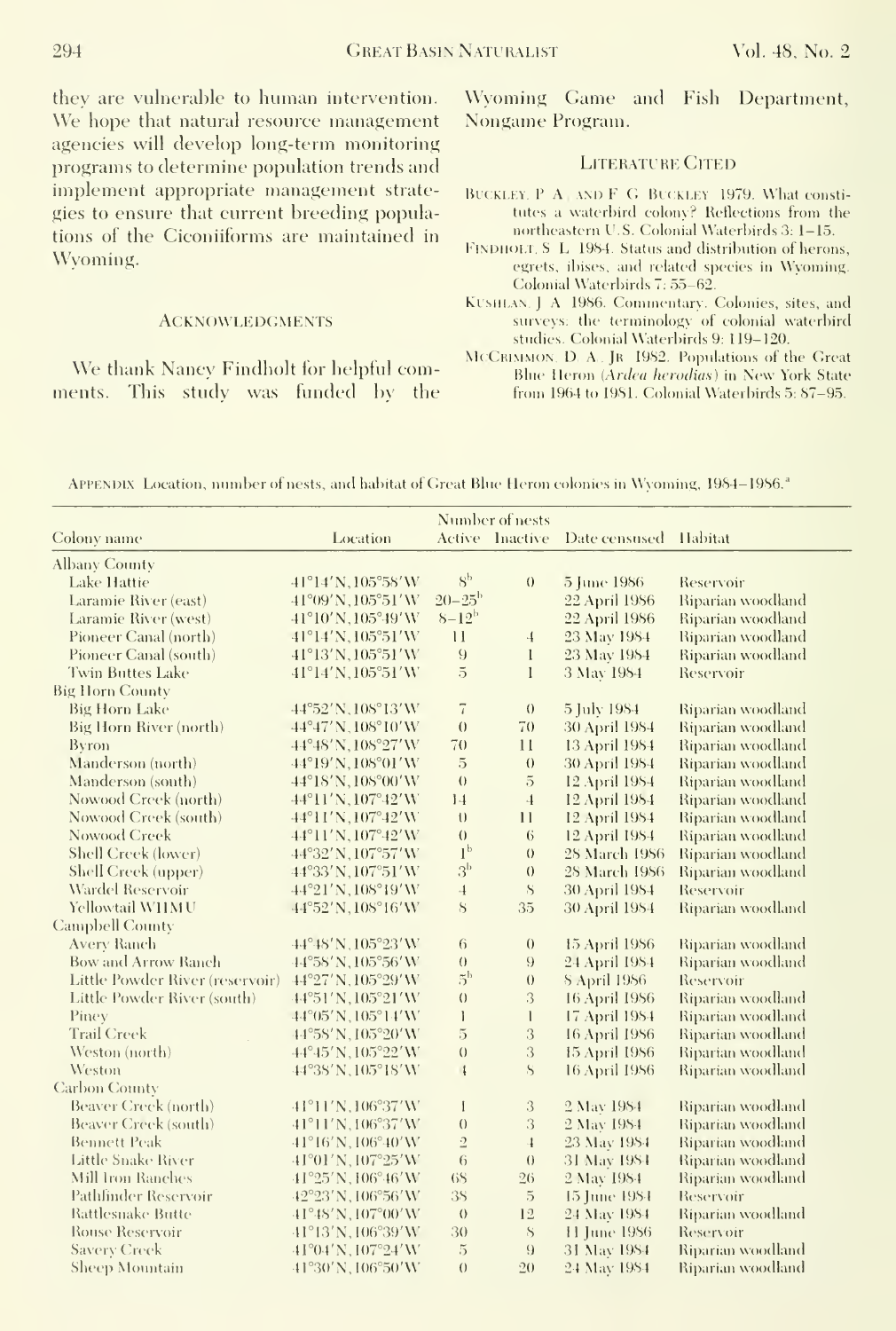# Appendix continued.  $\;$

|                                                    | Number of nests                       |                      |                          |                                |                                        |
|----------------------------------------------------|---------------------------------------|----------------------|--------------------------|--------------------------------|----------------------------------------|
| Colony name                                        | Location                              |                      | Active Inactive          | Date censused                  | <b>Habitat</b>                         |
| <b>Converse County</b>                             |                                       |                      |                          |                                |                                        |
| <b>Ferris Ranch</b>                                | 42°38'N, 105°07'W                     | $150^{\circ}$        | $25\,$                   | 19 April 1984                  | Riparian woodland                      |
| Fetterman                                          | 42°51′N,105°33′W                      | 6                    | $\overline{4}$           | 19 April 1984                  | Riparian woodland                      |
| Glendo Reservoir                                   | 42°37'N, 105°06'W                     | $\left( \right)$     | 16                       | 19 April 1984                  | Riparian woodland                      |
| Morton                                             | 42°49′N,105°26′W                      | 28                   | $\mathbf{l}$             | 19 April 1984                  | Riparian woodland                      |
| Upper Glendo Reservoir                             | 42°35'N, 105°02'W                     | $45 - 50b$           |                          | 6 May 1986                     | Upland coniferous forest               |
| Valentine Ranch                                    | $42^{\circ}51'$ N, $106^{\circ}00'$ W | 35                   | 42                       | 19 April 1984                  | Riparian woodland                      |
| <b>Crook County</b>                                |                                       |                      |                          |                                |                                        |
| Alzada                                             | 44°59'N, 104°28'W                     | 3 <sup>b</sup>       | $\theta$                 | 8 April 1986                   | Reservoir                              |
| <b>Bush Creek Reservoir</b>                        | $44^{\circ}52'$ N, $104^{\circ}48'$ W | 32                   | 6                        | 7 June 1984                    | Reservoir                              |
| <b>Crow Creek Reservoir</b>                        | 44°53′N,104°07′W                      | $\sqrt{6}$           | 8                        | 18 June 1986                   | Reservoir                              |
| Hulett                                             | 44°38'N, 104°39'W                     | $3-4^{\rm b}$        |                          | 8 April 1986                   | Riparian woodland                      |
| Keyhole Reservoir Dam                              | $44^{\circ}24'$ N, $104^{\circ}46'$ W | $10 - 15^{\rm b}$    |                          | 8 April 1986                   | Riparian woodland                      |
| Little Missouri River (north)<br>Mooreroft (north) | 44°53′N,104°48′W                      | 8                    | $8\,$<br>$\overline{5}$  | 7 June 1984                    | Reservoir                              |
| Mooreroft (south)                                  | 44°20′N,104°56′W<br>44°19′N,104°57′W  | 14<br>$\overline{5}$ | $\left( \right)$         | 24 April 1984<br>17 April 1984 | Riparian woodland<br>Riparian woodland |
| Oak Creek Reservoir (east)                         | 44°45′N,104°06′W                      | $\mathbf{s}$         | 3                        | 18 June 1986                   | Reservoir                              |
| Oak Creek Reservoir (west)                         | $44^{\circ}45'$ N, $104^{\circ}06'$ W | $\overline{5}$       | l                        | 18 June 1986                   | Reservoir                              |
| <b>Spring Creek</b>                                | 44°22'N, 104°34'W                     | NC <sup>d</sup>      |                          |                                | Upland coniferous forest               |
| <b>Fremont County</b>                              |                                       |                      |                          |                                |                                        |
| Arapaho                                            | 42°58'N, 108°27'W                     | 14                   | 15                       | 6 May 1984                     | Riparian woodland                      |
| Ethete                                             | 43°02′N, 108°49′W                     | 23                   | 3                        | 13 May 1984                    | Riparian woodland                      |
| Givens Ranch (east)                                | 43°00′N,108°39′W                      | 9                    | $\overline{2}$           | 13 May 1984                    | Riparian woodland                      |
| <b>Givens Ranch</b>                                | 43°00′N,108°39′W                      | 8                    | $\overline{1}$           | 13 May 1984                    | Riparian woodland                      |
| Lander                                             | 42°52′N,108°38′W                      | 37                   | $22\,$                   | 10 April 1984                  | Riparian woodland                      |
| Lenore                                             | 43°20'N, 109°10'W                     | 9                    | $\sqrt{2}$               | 19 May 1984                    | Riparian woodland                      |
| Morton                                             | 43°10′N,108°45′W                      | $\overline{7}$       | $\mathbf{1}$             | 14 May 1984                    | Riparian woodland                      |
| Muddy Creek (east)                                 | 43°17′N,108°19′W                      | $\overline{2}$       | $\theta$                 | 19 May 1986                    | Riparian woodland                      |
| <b>Muddy Creek</b> (west)                          | 43°18′N, 108°22′W                     | $\theta$             | $\overline{4}$           | 19 May 1986                    | Riparian woodland                      |
| <b>Muddy Creek</b>                                 | 43°18′N,108°22′W                      | 12                   | $\overline{\mathcal{U}}$ | 12 May 1984                    | Riparian woodland                      |
| Neble Hill                                         | 43°07′N,108°15′W                      | $\overline{4}$       | $\overline{2}$           | 13 May 1984                    | Riparian woodland                      |
| Riverton                                           | 43°08′N,108°12′W                      | $\mathfrak{2}$       | $\mathbf{1}$             | 13 May 1984                    | Riparian woodland                      |
| Shotgun Butte                                      | 43°26′N,108°44′W                      | 3                    | $\Omega$                 | 19 May 1986                    | Riparian woodland                      |
| Wind River                                         | 43°06′N, 108°39′W                     | $\theta$             | $\overline{5}$           | 14 May 1984                    | Riparian woodland                      |
| Yellowstone Ranch                                  | $42^{\circ}40'$ N, $108^{\circ}19'$ W | 13                   | $\mathbf{2}$             | 20 June 1984                   | Riparian woodland                      |
| <b>Goshen County</b>                               |                                       |                      |                          |                                |                                        |
| <b>Hawk Springs Reservoir</b>                      | 41°42'N, 104°11'W                     | NC                   |                          | 19 June 1986                   | Reservoir                              |
| Rawhide                                            | 42°06′N, 104°20′W                     | 45                   | 6                        | 3 May 1984                     | Riparian woodland                      |
| Whalen Diversion Dam                               | 42°15′N, 104°38′W                     | 89                   | 17                       | 3 May 1984                     | Riparian woodland                      |
| <b>Hot Springs County</b><br>Kirby                 |                                       |                      |                          |                                |                                        |
| Owl Creek (north)                                  | 43°47′N,108°10′W<br>43°44'N, 108°33'W | $\theta$<br>12       | 13<br>$\overline{2}$     | 30 April 1984<br>19 April 1986 | Riparian woodland<br>Riparian woodland |
| Owl Creek (south)                                  | 43°43′N, 108°40′W                     | $\theta$             | $\overline{4}$           | 19 April 1986                  | Riparian woodland                      |
| Johnson County                                     |                                       |                      |                          |                                |                                        |
| <b>Clear Creek</b>                                 | 44°32'N, 106°32'W                     | $\theta$             |                          | 15 April 1986                  | Riparian woodland                      |
| Crazy Woman Creek (old)                            | 44°06'N, 106°31'W                     | $\theta$             | 8                        | 4 June 1984                    | Riparian woodland                      |
| <b>Crazy Woman Creek</b> (new)                     | 44°04'N, 106°36'W                     | $\,7$                |                          | 8 15 April 1986                | Riparian woodland                      |
| Kaycee 1                                           | 43°40′N,106°45′W                      | $\overline{1}$       | $\bf{l}$                 | 1 May 1984                     | Riparian woodland                      |
| Kaycee II                                          | 43°40'N, 106°46'W                     | $\overline{7}$       | $\left( \right)$         | 1 May 1984                     | Riparian woodland                      |
| Linch                                              | 43°42'N, 106°20'W                     | $\overline{4}$       | $\overline{5}$           | 4 June 1984                    | Riparian woodland                      |
| Powder River (North Fork)                          | 43°47'N, 106°45'W                     | $\left( \right)$     | $\overline{2}$           | 1 May 1984                     | Reservoir                              |
| <b>Shell Creek</b>                                 | 44°30'N, 106°47'W                     | 12                   | $\overline{2}$           | 5 June 1984                    | Riparian woodland                      |
| Lincoln County                                     |                                       |                      |                          |                                |                                        |
| Afton                                              | 42°44'N, 110°58'W                     | $\theta$             | 18                       | 16 May 1984                    | Upland deciduous forest                |
| Border                                             | 42°11'N, 111°02'W                     | 39                   | $\,7$                    | 16 May 1984                    | Riparian woodland                      |
| Cokeville                                          | 42°06′N,110°57′W                      | 8                    | $\overline{5}$           | 16 May 1984                    | Riparian woodland                      |
| Diamondville                                       | 41°45′N,110°29′W                      | $\mathbf{1}$         | $\sqrt{2}$               | 15 May 1986                    | Riparian woodland                      |
| Kemmerer Reservoir                                 | 41°53′N, H0°37′W                      | 14                   | $\overline{1}$           | 23 May 1986                    | Riparian woodland                      |
| Marse                                              | 42°09′N, 111°00′W                     | $\theta$             | 21                       | 16 May 1984                    | Riparian woodland                      |
| <b>Names Hill</b>                                  | 42°10′N,110°11′W                      | 36                   | 15                       | 9 May 1984                     | Riparian woodland                      |
| Opal                                               | 41°46′N,110°18′W                      | $\theta$             | 14                       | 16 May 1984                    | Riparian woodland                      |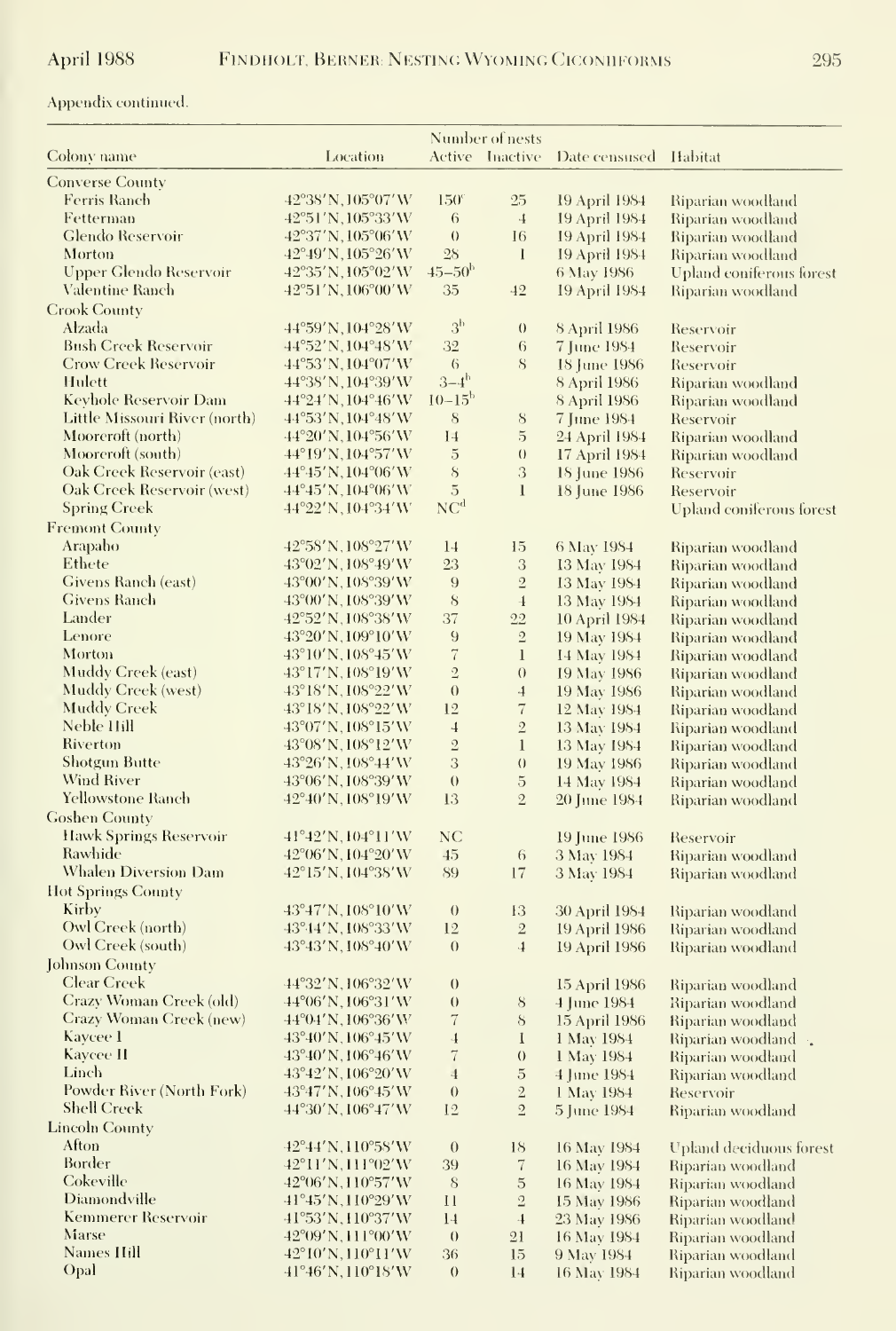Appendix continued.

|                              |                                        | Number of nests            |                    |                       |                          |
|------------------------------|----------------------------------------|----------------------------|--------------------|-----------------------|--------------------------|
| Colony name                  | Location                               |                            | Active Inactive    | Date censused Habitat |                          |
| Natrona County               |                                        |                            |                    |                       |                          |
| Bates Creek (lower)          | 42°40'N, 106°34'W                      | $\theta$                   | $\overline{7}$     | 16 April 1984         | Riparian woodland        |
| Bates Creek (upper)          | 42°34'N, 106°23'W                      | 37                         | $\,6\,$            | 18 April 1984         | Riparian woodland        |
| <b>Bates Creek</b>           | 42°39'N, 106°27'W                      | $\mathbf{I}$               | $\overline{0}$     | 18 April 1984         | Riparian woodland        |
| <b>Strand Ranch</b>          | 42°52'N, 106°07'W                      | 5                          | 6                  | 19 April 1984         | Riparian woodland        |
| Niobrara County              |                                        |                            |                    |                       |                          |
| Manville                     | $42^{\circ}54'$ N, $104^{\circ}44'$ W  | $\overline{7}$             | $\boldsymbol{0}$   | 14 June 1984          | Reservoir                |
| Park County                  |                                        |                            |                    |                       |                          |
| <b>Bobeat Ranch</b>          | $44^{\circ}16'$ N, $109^{\circ}30'$ W  | $\sqrt{2}$                 | 9                  | 19 July 1984          | Riparian woodland        |
| TE Ranch                     | $44^{\circ}16'$ N, $109^{\circ}29'$ W  | $\left(\right)$            | $\overline{7}$     | 19 July 1984          | Riparian woodland        |
| Valley                       | 44°11'N, 109°35'W                      | NC                         |                    |                       | Riparian woodland        |
| <b>Platte County</b>         |                                        |                            |                    |                       |                          |
| <b>Guernsey Reservoir</b>    | $42^{\circ}20'$ N, $104^{\circ}50'$ W  | $\overline{5}$             | 3                  | 13 June 1984          | Reservoir                |
| Uva                          | 42°08' N, 104°54' W                    | $70^{\circ}$               | 20                 | 13 June 1984          | Riparian woodland        |
| Wendover                     | $42^{\circ}24'$ N, $104^{\circ}56'$ W  | 15                         | 20                 | 19 April 1984         | Riparian woodland        |
| Sheridan County              |                                        |                            |                    |                       |                          |
| Arvada I                     | $44^{\circ}37'$ N, $106^{\circ}05'$ W  |                            | $\theta$           | 4 July 1984           | Riparian woodland        |
| Arvada II                    | $44^{\circ}37'$ N, $106^{\circ}05'$ W  | $\frac{2}{3^{\mathrm{b}}}$ | $\theta$           | 15 April 1986         | Riparian woodland        |
| Clear Creek                  | $44^{\circ}51'$ N, $106^{\circ}06'$ W  | 6                          | $\scriptstyle{7}$  | 6 June 1984           | Upland deciduous forest  |
| Clearmont                    | 44°42'N, 106°19'W                      | $\theta$                   | 3                  | 15 April 1986         | Riparian woodland        |
| <b>Goose Creek</b>           | $44^{\circ}51'$ N, $106^{\circ}58'$ W  | 22                         | $\overline{4}$     | 1 May 1984            | Riparian woodland        |
| Leiter                       | $44^{\circ}44'$ N, $106^{\circ}16'$ W  | $\mathbf{I}$               | $\mathbf{I}$       | 15 April 1986         | Riparian woodland        |
| Parkman                      | $44^{\circ}57'$ N, $107^{\circ}17'$ W  | $\theta$                   | 15                 | 5 June 1984           | Reservoir                |
| Powder River (south)         | 44°47'N, 106°05'W                      | $\theta$                   | 3                  | 6 June 1984           | Riparian woodland        |
| Powder River                 | 44°50'N, 106°04'W                      | $\theta$                   | $\overline{7}$     | 6 June 1984           | <u>Riparian woodland</u> |
| Ranchester                   | 44°57'N, 107°16'W                      | $\theta$                   | $\mathbf{1}$       | 23 April 1984         | Reservoir                |
| Story                        | $44^{\circ}34'$ N, $106^{\circ}54'$ W  | $\mathbf{1}$               | $\theta$           | 2 July 1986           | Upland coniferous forest |
| <b>Tongue River</b>          | $44^{\circ}54'$ N, $107^{\circ}07'$ W  | 42                         | П                  | 23 April 1984         | Riparian woodland        |
| <b>Ueross</b>                | 44°34′N, 106°35′W                      | 69                         | 12                 | 23 April 1984         | Upland deciduous forest  |
| <b>Sublette County</b>       |                                        |                            |                    |                       |                          |
| Boulder                      | $42^{\circ}46'$ N, $109^{\circ}45'$ W  | $\theta$                   | 15                 | 7 May 1984            | Riparian woodland        |
| <b>Circle Cattle Company</b> | $42^{\circ}37'$ N, $109^{\circ}57'$ W  | 43                         | 28                 | 8 May 1984            | Riparian woodland        |
| <b>Cottonwood Creek</b>      | $42^{\circ}41'$ N, $109^{\circ}59'$ W  | 6                          | 31                 | 8 May 1984            | Riparian woodland        |
| Daniel (east)                | $42^{\circ}54'$ N, $110^{\circ}08'$ W  | $\overline{\iota}$         | 32                 | 9 May 1984            | Riparian woodland        |
| Daniel (west)                | 42°57'N, 110°08'W                      | 5                          | 17                 | 9 May 1984            | Riparian shrub           |
| Daniel                       | $42^{\circ}53'$ N, 110 $^{\circ}02'$ W | 3                          | 56                 | 7 May 1984            | Riparian woodland        |
| Fear Ranch                   | 42°26'N,110°06'W                       | $\theta$                   | 18                 | 8 May 1984            | Riparian woodland        |
| Five-mile Bridge             | $42^{\circ}30'$ N, $110^{\circ}04'$ W  | $\theta$                   | $\mathbf{1}$       | 15 April 1986         | Riparian woodland        |
| Hoback River                 | $43^{\circ}14'$ N, 110 $^{\circ}27'$ W | П                          | $\mathfrak{Z}$     | 27 May 1984           | Upland coniferous forest |
| Horse Creek                  | 42°56'N, H0°14'W                       | $\overline{4}$             | $\theta$           | 15 May 1984           | Riparian shrub           |
| New Fork River               | 42°40'N, 109°48'W                      | $\theta$                   | 28                 | <b>8 May 1984</b>     | Riparian woodland        |
| North Piney Creek            | 42°37'N, H0°13'W                       | 14                         | $\mathbf{1}$       | 9 May 1984            | Riparian woodland        |
| <b>South Piney Creek</b>     | 42°30'N, 110°13'W                      | $\overline{7}$             | 7                  | 9 May 1984            | Riparian shrub           |
| <b>Sweetwater County</b>     |                                        |                            |                    |                       |                          |
| Henrys Fork (east)           | $41^{\circ}01'$ N, $109^{\circ}42'$ W  | 8                          | $45\,$             | 13 May 1986           | Riparian woodland        |
| Henrys Fork (west)           | $41^{\circ}03'$ N, $109^{\circ}47'$ W  | 35                         | $\overline{4}$     | 13 May 1986           | Riparian woodland        |
| Pal Heroury (north)          | 41°52′N, 109°48′W                      | 50                         | $17\,$             | 10 May 1984           | Riparian woodland        |
| Pal Heronry                  | 41°51'N, 109°47'W                      | $\cdot 14$                 | 15                 | 10 May 1984           | Riparian woodland        |
| Teal Island                  | $41^{\circ}58'$ N, $110^{\circ}00'$ W  | 16                         | $\sqrt{3}$         | 10 May 1984           | Riparian woodland        |
| <b>Teton County</b>          |                                        |                            |                    |                       |                          |
| <b>Blacktail Ponds</b>       | 43°41'N, 110°42'W                      | $2-1$                      | $\overline{\tau}$  | 26 May 1984           | Riparian woodland        |
| <b>Goosewing Creek</b>       | 43°34′N,110°18′W                       | $\mathfrak{h}$             | $\frac{1}{2}$      | 28 June 1984          | Riparian shrub           |
| Moran                        | $43^{\circ}50'$ N, $110^{\circ}31'$ W  | $\mathbf{1}$               | $\left( \right)$   | 29 June 1984          | Riparian woodland        |
| Oxbow (north)                | 43°52'N, H0°33'W                       | 1 <sub>0</sub>             | $\mathbf 5$        | 26 May 1984           | Riparian woodland        |
| Oxbow (south)                | 43°52' N, 110°33' W                    | $\lfloor . \rfloor$        | $\mathbf{I}$       | 26 May 1984           | Riparian woodland        |
| Prichard Pond                | 43°17'N, 110°48'W                      | $\overline{i}$             | $\mathbf{I}$       | 27 May 1984           | Riparian woodland        |
| South Park                   | $43^{\circ}28'$ N, H0 $^{\circ}51'$ W  | 150 <sup>c</sup>           | 37                 | 17 May 1984           | Riparian woodland        |
| <b>Uinta County</b>          |                                        |                            |                    |                       |                          |
| Evanston 1                   | $41^{\circ}12'$ N, $110^{\circ}53'$ W  | $\overline{2}$             | $\theta$           | 14 May 1986           | Riparian woodland        |
| <b>Evanston H</b>            | $41^{\circ}12'$ N, $110^{\circ}53'$ W  | $\left( \right)$           | $\cdot \mathbf{I}$ | 14 May 1986           | Riparian woodland        |
| Evanston (Substation 1)      | 41°18′N, 111°01′W                      | $\overline{2}$             | $\theta$           | 14 May 1986           | Riparian woodland        |
|                              |                                        |                            |                    |                       |                          |